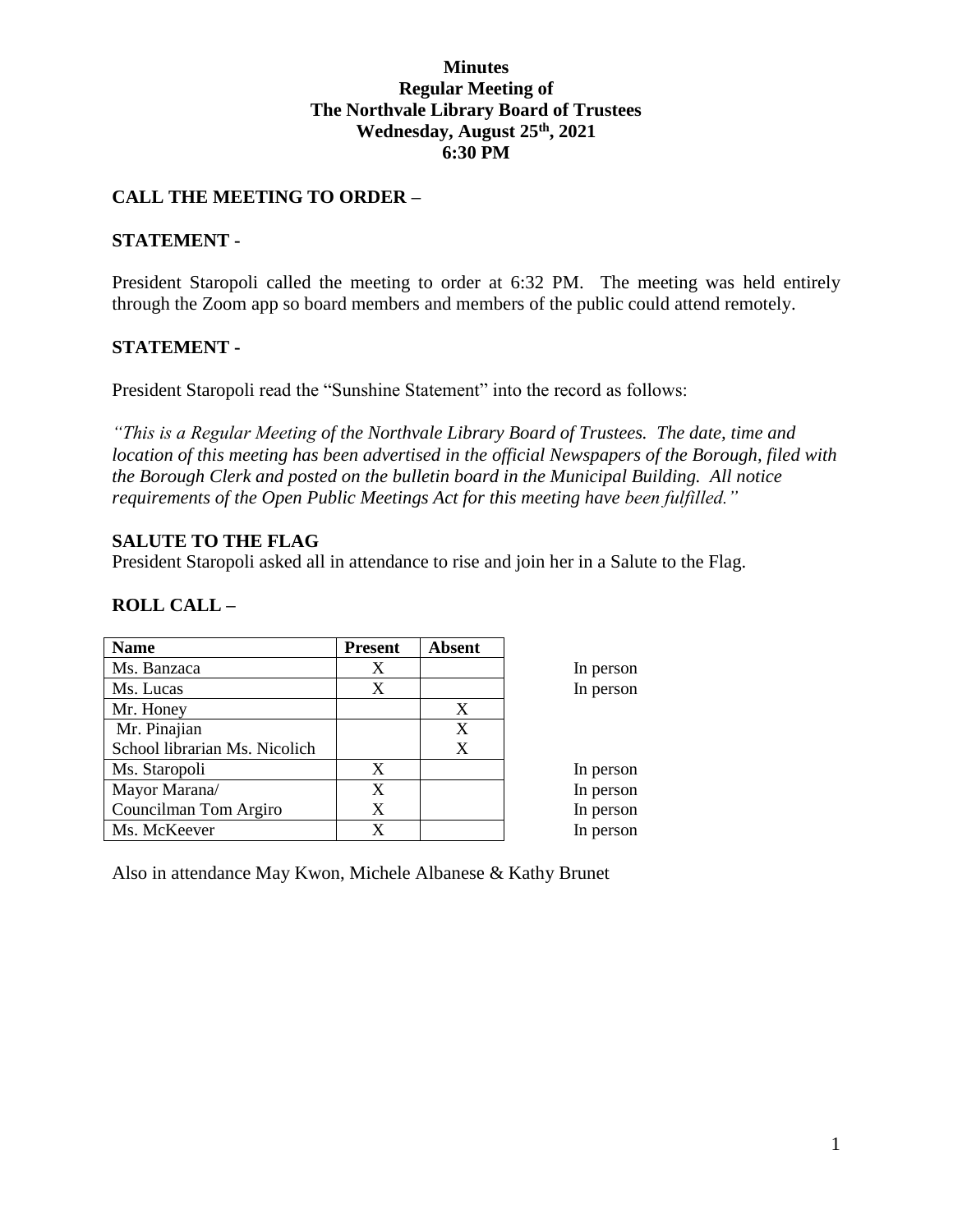# **APPROVAL OF MINUTES**

Resolved to approve the minutes from the July  $28<sup>th</sup>$ ,  $2021$  regular board meeting.

The minutes were adopted on a roll call vote as follows:

| <b>Name</b>   | <b>ACTION</b> | <b>YES</b> | NO | <b>ABSENT</b> | <b>ABSTAIN</b> |
|---------------|---------------|------------|----|---------------|----------------|
| Ms. Banzaca   |               | X          |    |               |                |
| Ms. Lucas     |               | X          |    |               |                |
| Mr. Honey     |               |            |    | X             |                |
| Mr. Pinajian  |               |            |    | X             |                |
| Ms. Nicolich  |               |            |    |               |                |
| Ms. Staropoli | Motion        | X          |    |               |                |
| Mayor Marana  | Second        | X          |    |               |                |
| Mr. Argiro    |               |            |    |               |                |
| Ms. McKeever  |               |            |    |               |                |

## **GENERAL DISCUSSION –**

The board discussed how to submit how to submit a request for the ADA grand money along with reviewing the contract with the contractor.

## **DIRECTORS REPORT-**

### **Program Highlights and upcoming**

- July Crafts: **223 kits (JV craft kits 112, Steam Kits 99, Adult Crafts 12)**
- July Story time: 14 in person an average od 2-6 families per story time, 483 total views of Facebook and Instagram.
- July music with Miss Nita 30 in person, 45 views on Facebook
- July Magical Melodies 18 in person
- Weekly ESL conversation class for Adults on Zoom: ESL will take a break for the summer. They may come back in October.
- July Canvas painting for adults in person with Kari: 8 adults in person.

### **Administration**

- Library cards: 1,883 patrons registered as of August 19, 2021. 22 new library cards since July's report.
- Fine free through September  $30<sup>th</sup> 2021$  was approved by the Library Board in July. Proposed to extend through the end of the year.
- Northvale library Dress Code approved by the Library Board at July's meting., Has been included in the Personnel Manual.
- Social Media Policy approved by the Library Board at July's meeting. Has been included in the Northvale Library Policies & Procedures.

### **Strategic Plan**

• The Northvale Library Community Survey has been posted and released, responses are being received via online form and appear. To date there are 49 responses. Copy attached.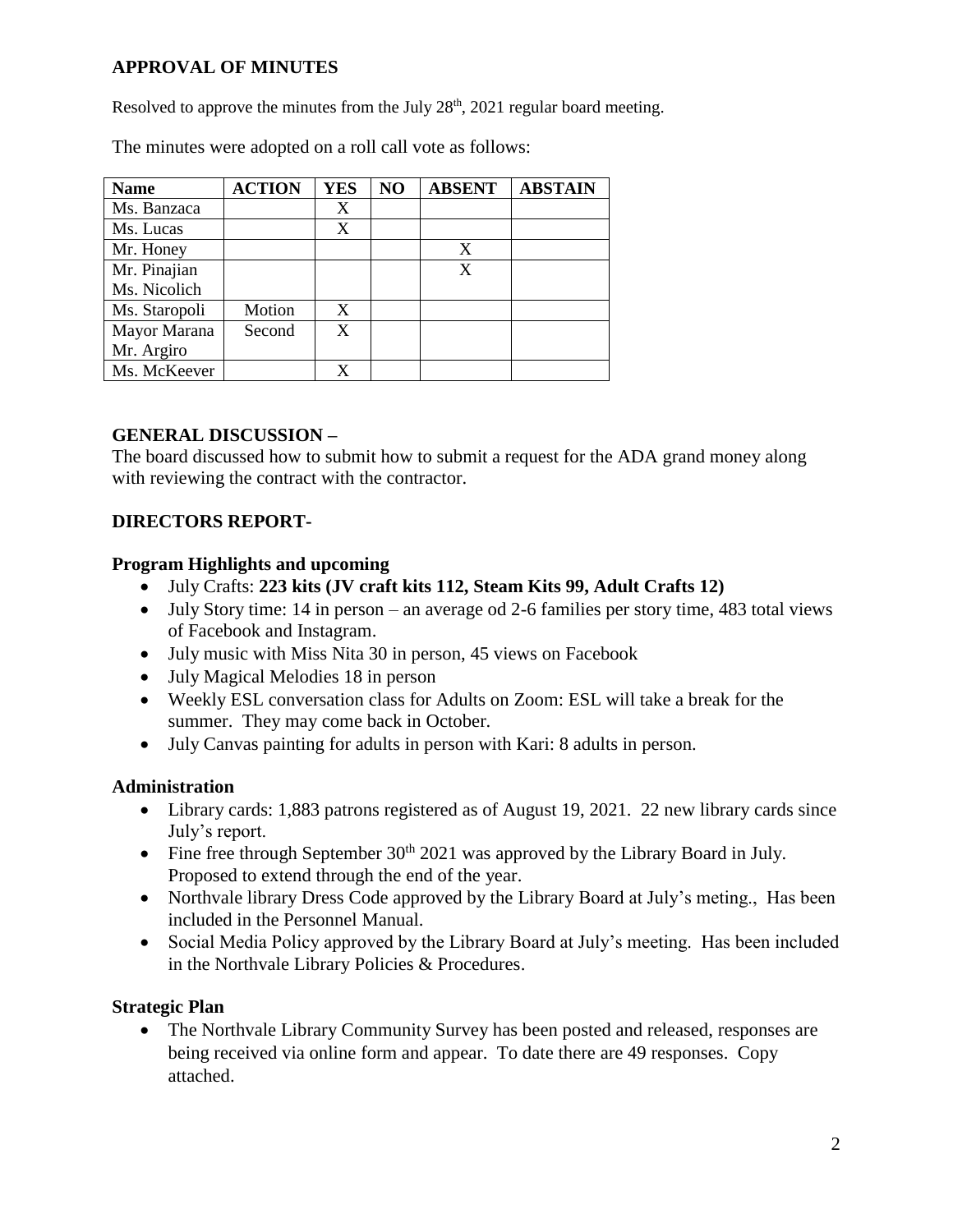- ADA project was awarded to Joseph D'antuono, Franklin Floors Inc, 85 Park Ave, Nutley NJ 07110. The bid was for \$40,958.00. A101 draft reviewed by Michael Cerone. Awaiting revised A101 from ALSA.
- Strategic Plan 2022-2025 is currently on hold awaiting a new director also awaiting census information to be released and more community stats to be collected.

# **BCCLS**

- Interim directors attended August Directors' Check-in with the NJ State Library on Tuesday, August 10<sup>th</sup>.
- Interim directors attended Mobile App/ Discovery Layer info session on Thursday, August 18<sup>th</sup>. BCCLS is getting information on a mobile app that will incorporate the BCCLS catalog and eservices. Details will be forthcoming.

# **Upcoming Programs/Ideas**

- Outdoor Summer Concert RESCHEDULED on 7/14/21 at 1 PM had to be cancelled.
- Newly started Korean book club is scheduled for Tuesday, September 21st.

# **Friends of the Library Report-**

The monthly friends meeting has been moved to the  $4<sup>th</sup>$  Monday of the month with the next one coming up on 9/27.

The friends will be holding a fundraiser on 10/16 with details available on the library website. Kathy mentioned researching WSJ special pricing for a library subscription and wanted to see if the library thought it would be used.

The friends have not made a purchase for the library yet and the group discussed whether the original request of stackable chairs or if outside seating such as a bench(s) would be more useful. May and Michele brought out the books for babies kits that are available for young families for the board to look at.

### **Treasurer's Report-**

The Library is 14 % under budget thru August 25<sup>th</sup>. Regular account balance: \$87,545. Capital account balance: \$151,021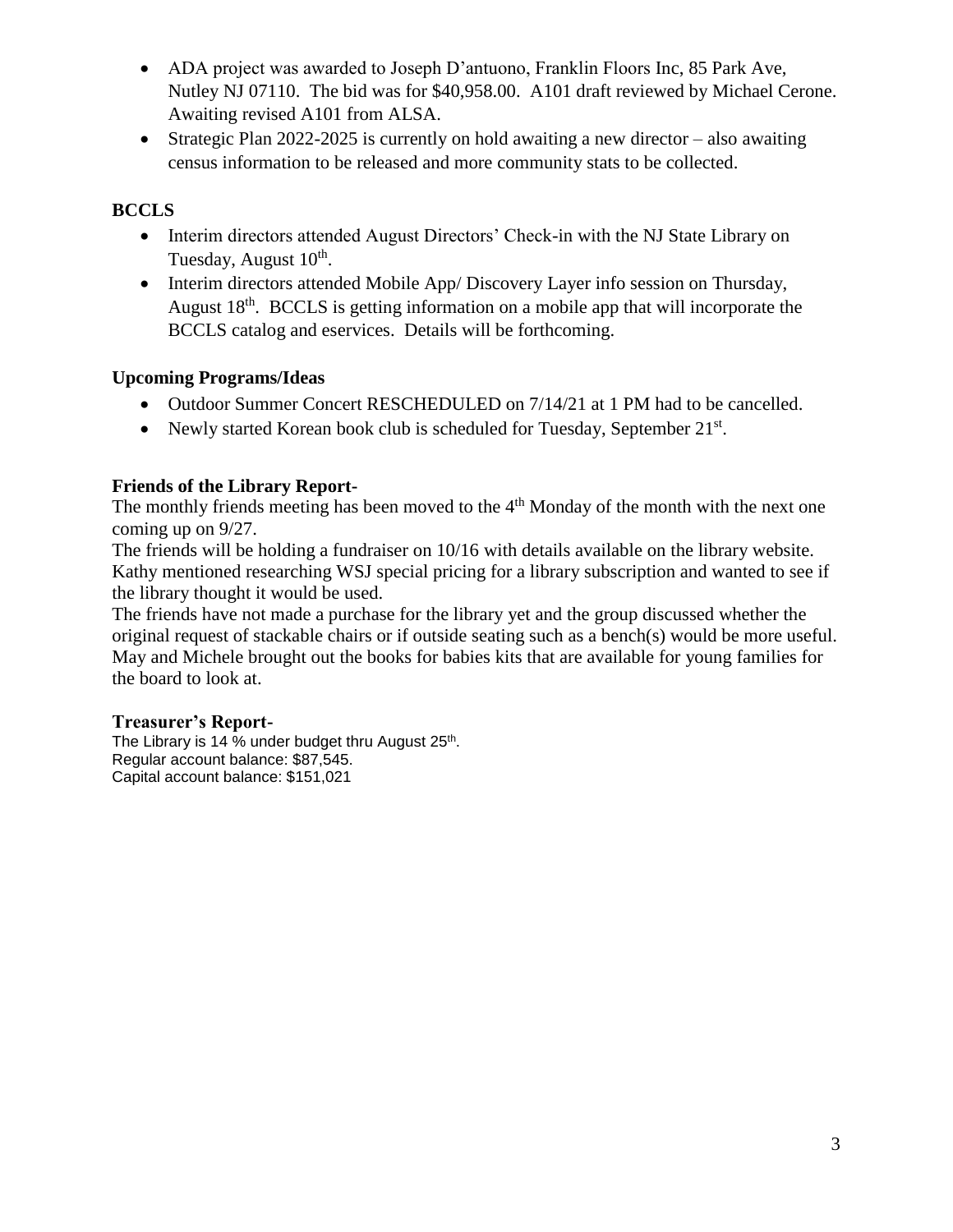### **ROLL CALL VOTES-**

Resolved to approve the capital account claims list for August in the amount of \$1,525.80: The resolution was adopted on a roll call vote as follows:

| <b>Name</b>   | <b>ACTION</b> | <b>YES</b> | NO | <b>ABSENT</b> | <b>ABSTAIN</b> |
|---------------|---------------|------------|----|---------------|----------------|
| Ms. Banzaca   |               | X          |    |               |                |
| Ms. Lucas     |               | X          |    |               |                |
| Mr. Honey     |               |            |    | X             |                |
| Mr. Pinajian  |               |            |    | X             |                |
| Ms. Nicolich  |               |            |    |               |                |
| Ms. Staropoli | Motion        | X          |    |               |                |
| Mayor Marana  |               | X          |    |               |                |
| Mr. Argiro    |               |            |    |               |                |
| Ms. McKeever  | Second        | X          |    |               |                |

Resolved to approve the regular account claims list for August in the amount of \$5,521.03: The resolution was adopted on a roll call vote as follows:

| <b>Name</b>   | <b>ACTION</b> | <b>YES</b> | NO | <b>ABSENT</b> | <b>ABSTAIN</b> |
|---------------|---------------|------------|----|---------------|----------------|
| Ms. Banzaca   |               | X          |    |               |                |
| Ms. Lucas     |               | X          |    |               |                |
| Mr. Honey     |               |            |    | X             |                |
| Mr. Pinajian  |               |            |    | X             |                |
| Ms. Nicolich  |               |            |    |               |                |
| Ms. Staropoli | Motion        | X          |    |               |                |
| Mayor Marana  |               | X          |    |               |                |
| Mr. Argiro    |               |            |    |               |                |
| Ms. McKeever  | Second        | X          |    |               |                |

Resolved to approve extending the fine free period through December 31<sup>st</sup> 2021: The resolution was adopted on a roll call vote as follows:

| <b>Name</b>   | <b>ACTION</b> | <b>YES</b> | NO | <b>ABSENT</b> | <b>ABSTAIN</b> |
|---------------|---------------|------------|----|---------------|----------------|
| Ms. Banzaca   | Motion        | X          |    |               |                |
| Ms. Lucas     |               | X          |    |               |                |
| Mr. Honey     |               |            |    | X             |                |
| Mr. Pinajian  |               |            |    | X             |                |
| Ms. Nicolich  |               |            |    |               |                |
| Ms. Staropoli |               | X          |    |               |                |
| Mayor Marana  |               | X          |    |               |                |
| Mr. Argiro    |               |            |    |               |                |
| Ms. McKeever  | Second        | X          |    |               |                |